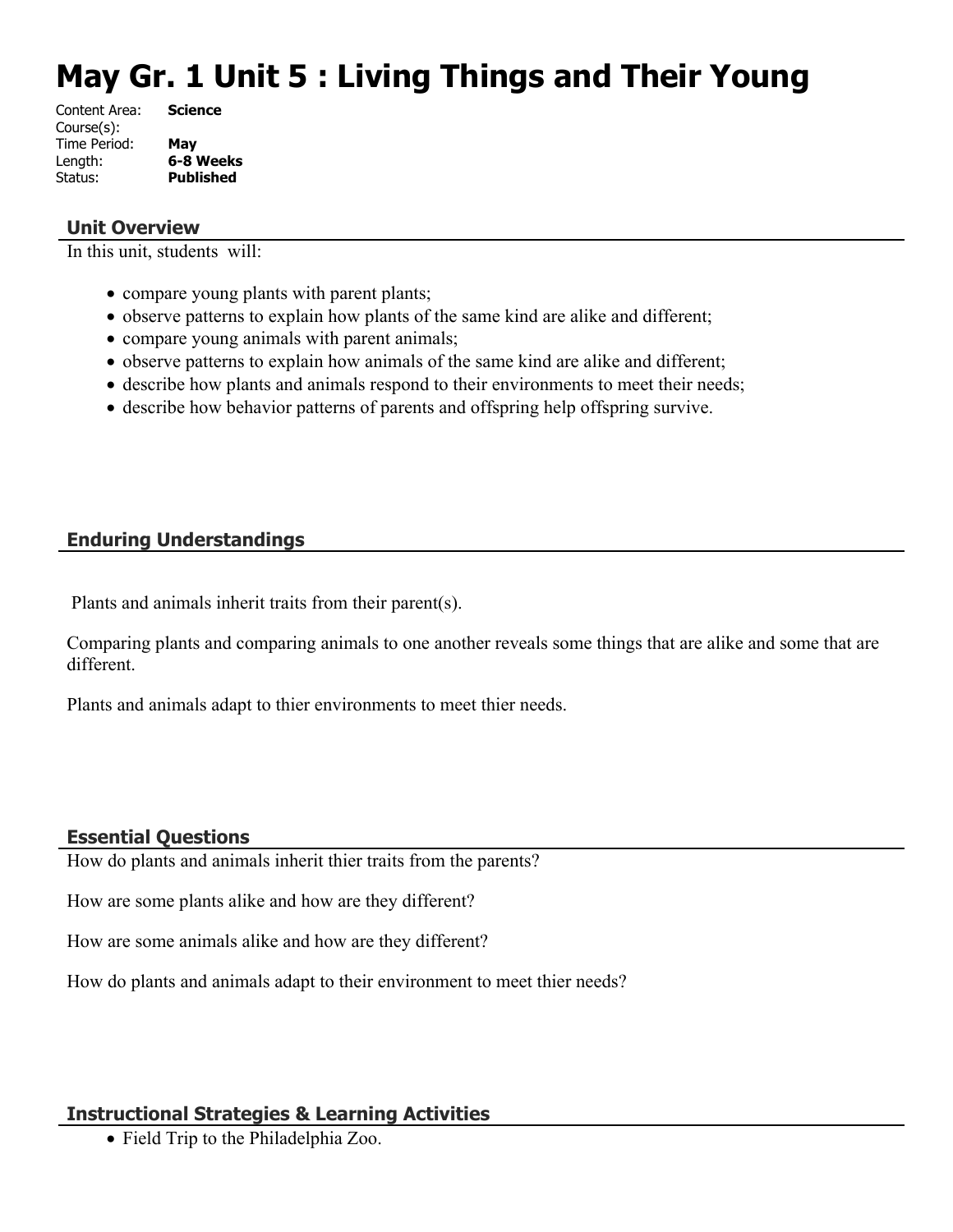Unit 5: Living Things and Their Young

Teacher Edition

Living Things and Their Young: Unit At a Glance

Unit at a Glance for "Living Things and Their Young" includes the unit table of contents, unit vocabulary words, and the vocabulary game, Guess the Word. In this unit, children will:

- o compare young plants with parent plants;
- o observe patterns to explain how plants of the same kind are alike and different;
- o compare young animals with parent animals;
- $\circ$  observe patterns to explain how animals of the same kind are alike and different;
- $\circ$  describe how plants and animals respond to their environments to meet their needs;
- o describe how behavior patterns of parents and offspring help offspring survive.

Launch

 $\bullet$ 

Unit 5: Living Things and Their Young

Teacher Edition

Living Things and Their Young: Differentiate Instruction

This page provides differentiated support for this unit's Science & Engineering Leveled Readers, "What Can We Learn About Animals?" "What Is a Plant?" "Amazing Animals," and "Weird and Wacky Plants." Launch

 $\bullet$ 

Unit 5: Living Things and Their Young

Student Edition

Living Things and Their Young: Unit At a Glance

Unit at a Glance for "Living Things and Their Young" includes the unit table of contents, unit vocabulary words, and the vocabulary game, Guess the Word. In this unit, children will:

- o compare young plants with parent plants;
- o observe patterns to explain how plants of the same kind are alike and different;
- o compare young animals with parent animals;
- o observe patterns to explain how animals of the same kind are alike and different;
- $\circ$  describe how plants and animals respond to their environments to meet their needs;

o describe how behavior patterns of parents and offspring help offspring survive. Launch

 $\bullet$ 

Unit 5: Living Things and Their Young

Teacher Edition

Living Things and Their Young: Unit Project: Compare Animals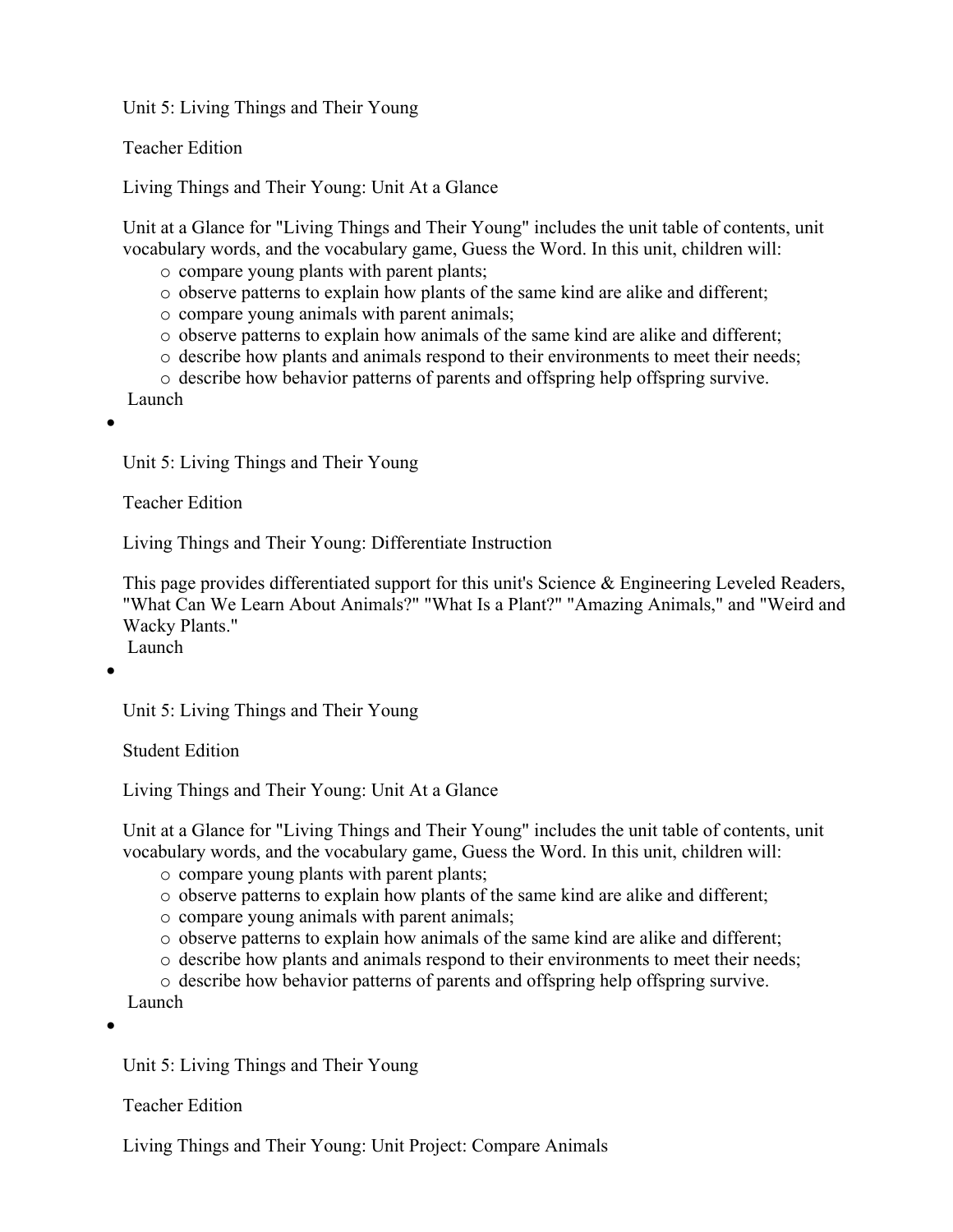During the unit project "Compare Animals," children will:

- o Explore differences between wild animals and animals that live with people by planning and conducting an investigation.
- o Collect data to use as evidence to answer a question.
- o Construct an argument using evidence to support a claim.

Launch

 $\bullet$ 

Unit 5: Living Things and Their Young

Student eBook

Living Things and Their Young: Unit Opener

The Unit Opener for "Living Things and Their Young" introduces the unit project, Compare Animals. During this unit project, children will:

- o Explore differences between wild animals and animals that live with people by planning and conducting an investigation.
- o Collect data to use as evidence to answer a question.
- o Construct an argument using evidence to support a claim.

Launch

 $\bullet$ 

Unit 5: Living Things and Their Young

Assessment Guide

Living Things and Their Young: Unit Pretest

The Unit Pretest for "Living Things and Their Young" focuses on prerequisite knowledge. The test is composed primarily of DOK 1 items that evaluate student preparedness for the upcoming content. Launch

 $\bullet$ 

Unit 5: Living Things and Their Young

Assessment Guide

Living Things and Their Young: Unit Test

The Unit Test for "Living Things and Their Young" assesses students' ability to apply knowledge to solve problems and explain phenomena in relation to the Performance Expectations associated with the unit. In this unit, children:

- o compare young plants with parent plants;
- o observe patterns to explain how plants of the same kind are alike and different;
- o compare young animals with parent animals;
- o observe patterns to explain how animals of the same kind are alike and different;
- $\circ$  describe how plants and animals respond to their environments to meet their needs;
- o describe how behavior patterns of parents and offspring help offspring survive.

Launch

 $\bullet$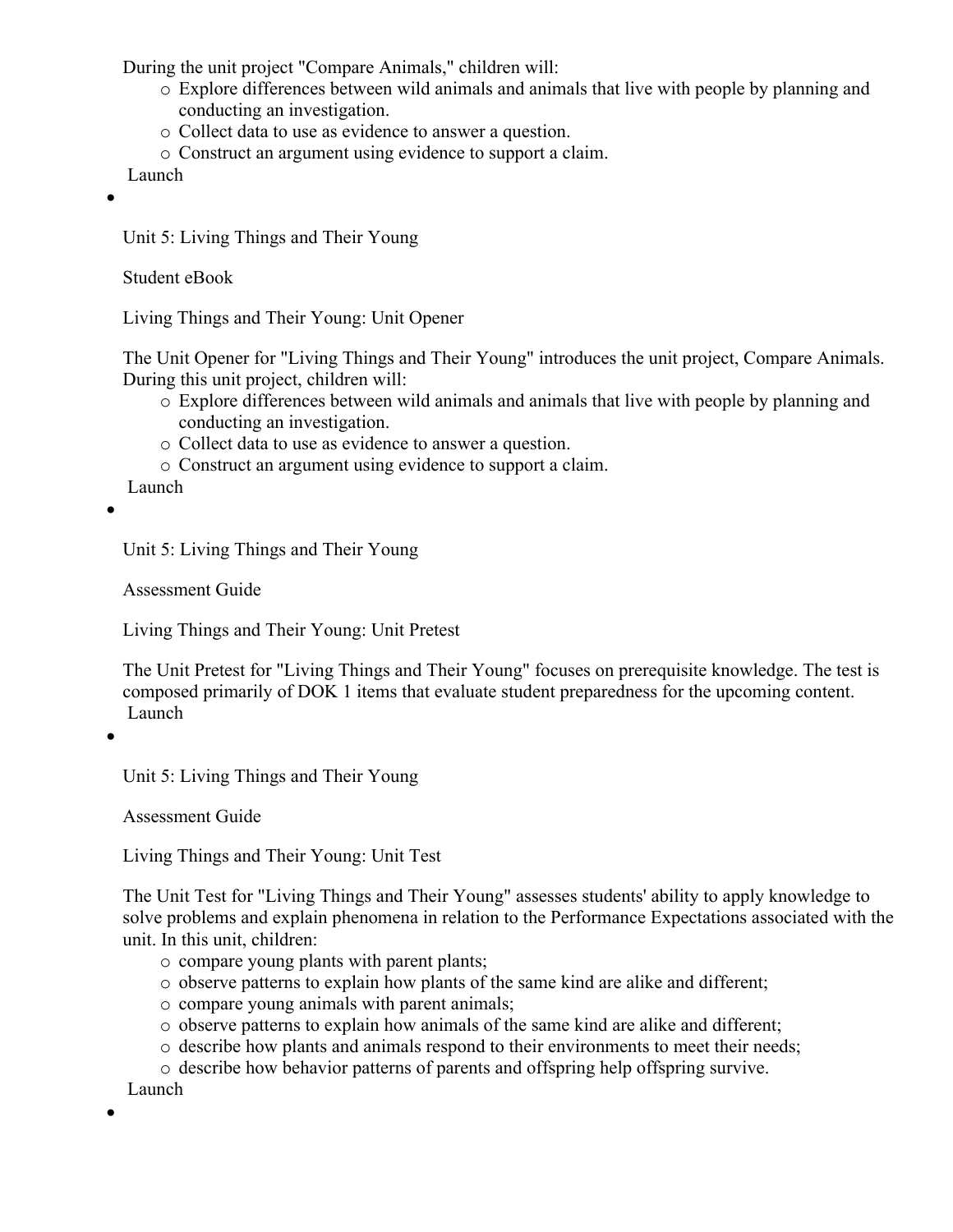Unit 5: Living Things and Their Young

Teacher eBook

Living Things and Their Young: Unit Opener

The Unit Opener introduces the unit "Living Things and Their Young" and the unit project, Compare Animals. Launch

 $\bullet$ 

Unit 5: Living Things and Their Young

Teacher Edition

Living Things and Their Young: Unit Opener

The Unit Opener introduces the unit "Living Things and Their Young" and the unit project, Compare Animals. Launch

 $\bullet$ 

Unit 5: Living Things and Their Young

Teacher Edition

Living Things and Their Young: 3D Unit Planning

Planning resources are available for each lesson and hands-on activity in the unit "Living Things and Their Young." Launch

 $\bullet$ 

Unit 5: Living Things and Their Young

Teacher Edition

Living Things and Their Young: Integrating the NGSS\* Three Dimensions of Learning

This section details the Performance Expectations covered in the unit "Living Things and Their Young."

Launch

 $\bullet$ 

Unit 5: Living Things and Their Young

Student Edition

Living Things and Their Young: Unit Opener

The Unit Opener for "Living Things and Their Young" introduces the unit project, Compare Animals. During this unit project, children will:

o Explore differences between wild animals and animals that live with people by planning and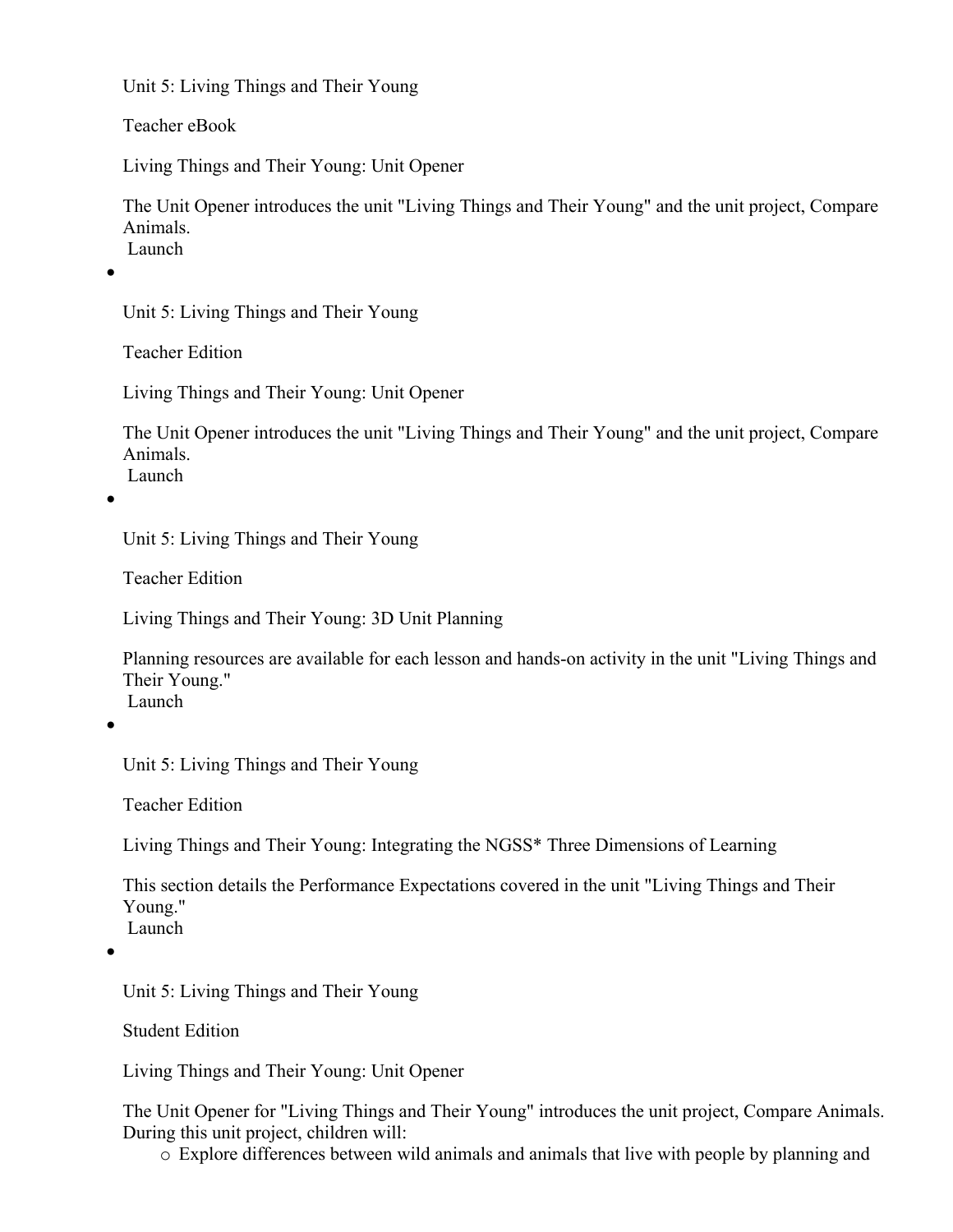conducting an investigation.

- o Collect data to use as evidence to answer a question.
- o Construct an argument using evidence to support a claim.

Launch

 $\bullet$ 

Unit 5: Living Things and Their Young

Teacher Edition

Living Things and Their Young: Connecting with NGSS

These opportunities for informal science learning provide local context and extend and enhance concepts from the unit "Living Things and Their Young." Launch

 $\bullet$ 

Unit 5: Living Things and Their Young

Online Assessment

Living Things and Their Young: Unit Pretest

The interactive Unit Pretest for "Living Things and Their Young" focuses on prerequisite knowledge. The test is composed primarily of DOK 1 items that evaluate student preparedness for the upcoming content. Launch

 $\bullet$ 

Unit 5: Living Things and Their Young

Assessment Guide

Living Things and Their Young: Unit Pretest (Editable)

The Unit Pretest for "Living Things and Their Young" focuses on prerequisite knowledge. The test is composed primarily of DOK 1 items that evaluate student preparedness for the upcoming content. Launch

o Unit 5: Living Things and Their Young

Online Assessment

Living Things and Their Young: Unit Test

The interactive Unit Test for "Living Things and Their Young" assesses students' ability to apply knowledge to solve problems and explain phenomena in relation to the Performance Expectations associated with the unit. In this unit, children:

- compare young plants with parent plants;
- observe patterns to explain how plants of the same kind are alike and different;
- compare young animals with parent animals;
- observe patterns to explain how animals of the same kind are alike and different;
- describe how plants and animals respond to their environments to meet their needs;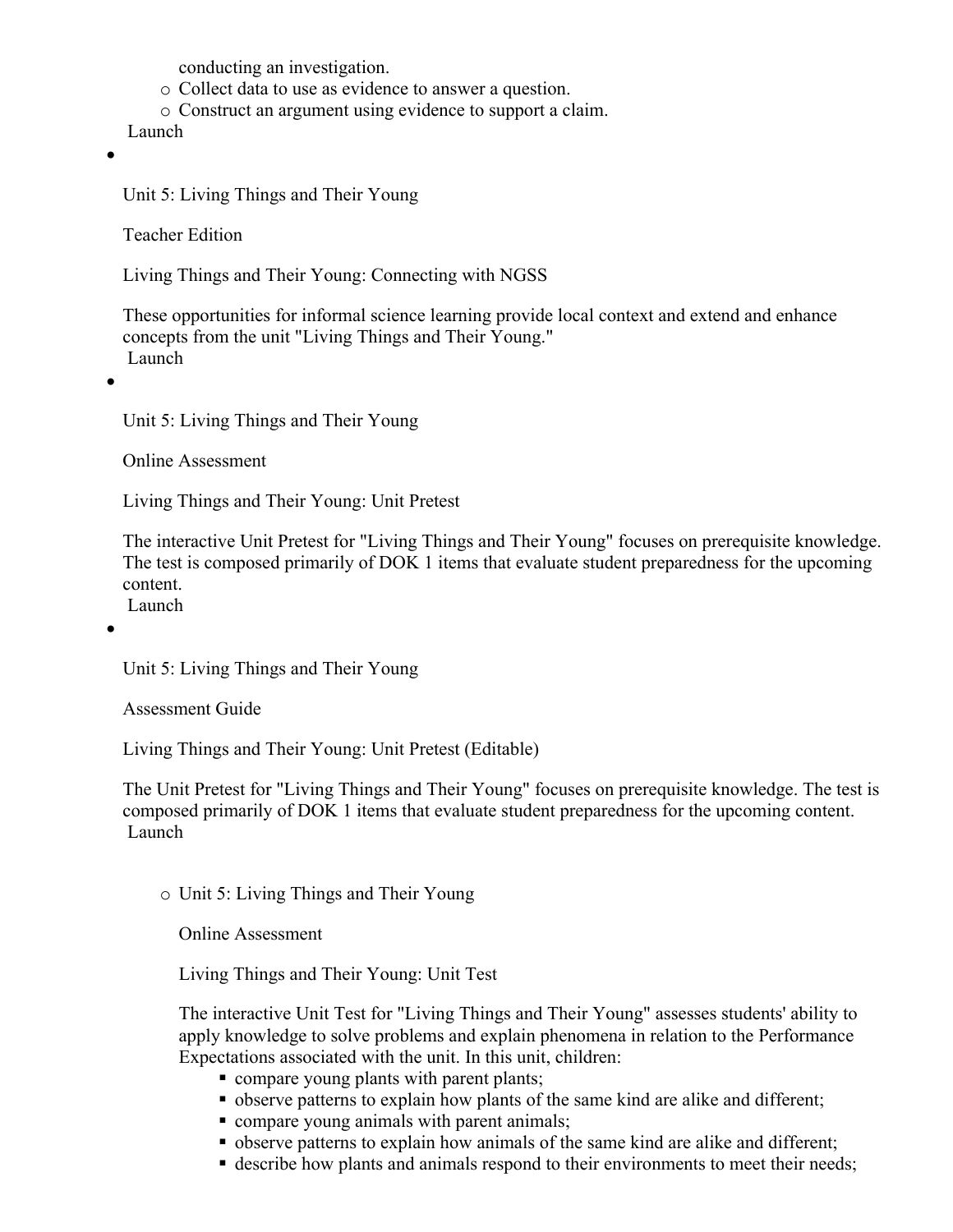describe how behavior patterns of parents and offspring help offspring survive. Launch

o

Unit 5: Living Things and Their Young

Assessment Guide

Living Things and Their Young: Unit Test (Editable)

The Unit Test for "Living Things and Their Young" assesses students' ability to apply knowledge to solve problems and explain phenomena in relation to the Performance Expectations associated with the unit. In this unit, children:

- compare young plants with parent plants;
- observe patterns to explain how plants of the same kind are alike and different;
- compare young animals with parent animals;
- observe patterns to explain how animals of the same kind are alike and different;
- describe how plants and animals respond to their environments to meet their needs;

describe how behavior patterns of parents and offspring help offspring survive.

Launch

o

Unit 5: Living Things and Their Young

Home Letter

Living Things and Their Young: Home Letter

This is the home letter for the unit "Living Things and Their Young." Launch

o

Unit 5: Living Things and Their Young

Teacher eBook

Living Things and Their Young: Unit Project: Compare Animals

During the unit project "Compare Animals," children will:

- Explore differences between wild animals and animals that live with people by planning and conducting an investigation.
- Collect data to use as evidence to answer a question.

Construct an argument using evidence to support a claim.

Launch

o

Unit 5: Living Things and Their Young

Leveled Readers - Blue

On-Level: What Can We Learn About Animals?

The leveled reader "What Can We Learn About Animals?" is designed for on-level readers and can be used to enrich key concepts from the unit "Living Things and Their Young."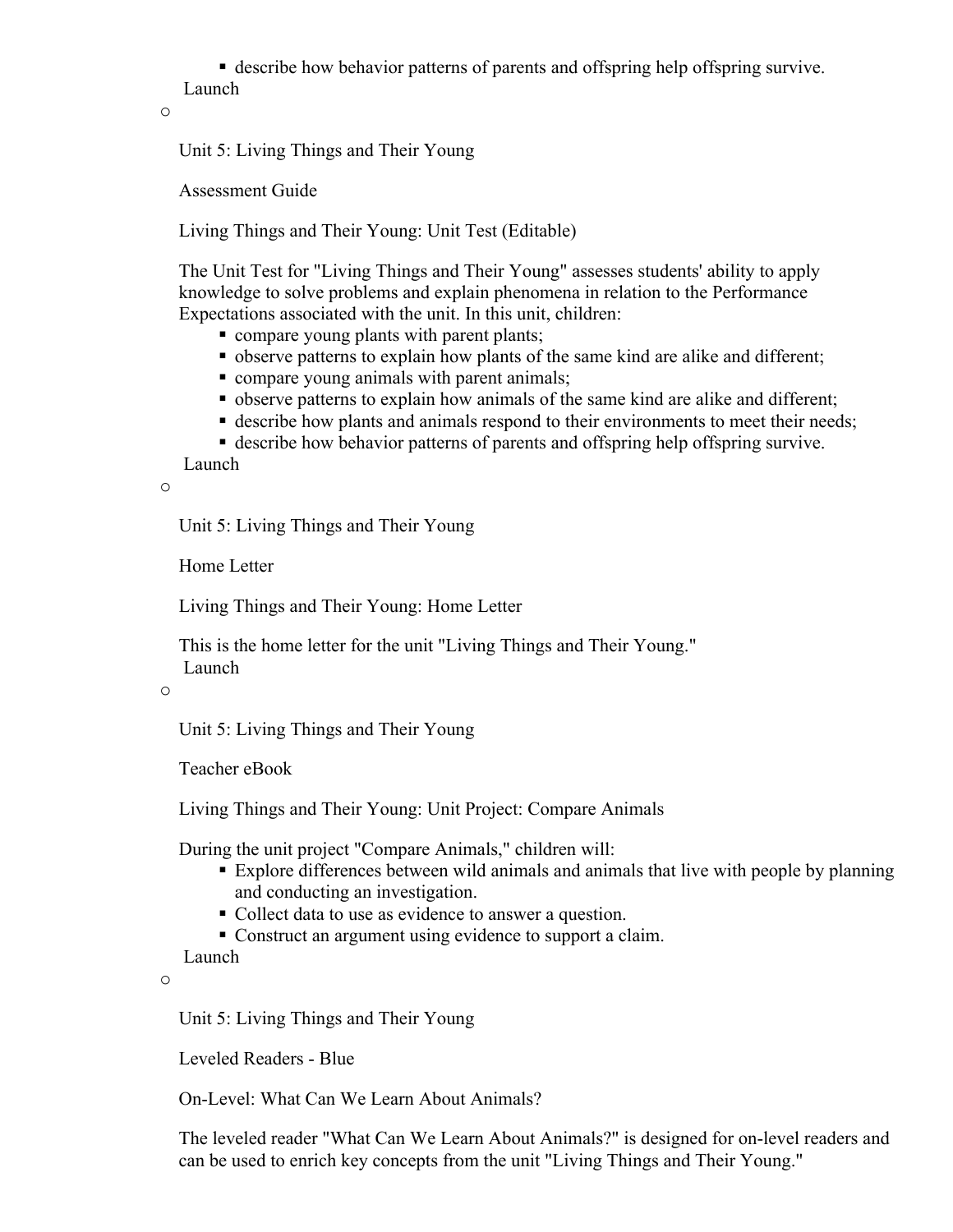Launch

o

Unit 5: Living Things and Their Young

You Solve It

Watch us Grow (Teacher)

Teacher support materials are available for "Watch us Grow." During this activity, students will observe the hatching of a goose egg and the growth of a seedling plant. Students observe the development of the two young organisms and identify which characteristics match the parent organisms.

Launch

o

Unit 5: Living Things and Their Young

Leveled Readers - Red

Extra-Support: What Can We Learn About Animals?

The leveled reader "What Can We Learn About Animals?" is designed for below-level readers and can be used to reinforce key concepts from the unit "Living Things and Their Young." Launch

o

Unit 5: Living Things and Their Young

Leveled Readers - Green

Enrichment: Weird and Wacky Plants

The leveled reader "Weird and Wacky Plants" is designed for above-level readers and can be used to extend key concepts from the unit "Living Things and Their Young." Launch

o

Unit 5: Living Things and Their Young

Unit Project Worksheet

Living Things and Their Young: Unit Project: Compare Animals

This is the Unit Project worksheet for "Compare Animals." During this project, children will:

- Explore differences between wild animals and animals that live with people by planning and conducting an investigation.
- Collect data to use as evidence to answer a question.
- Construct an argument using evidence to support a claim.

Launch

o

Unit 5: Living Things and Their Young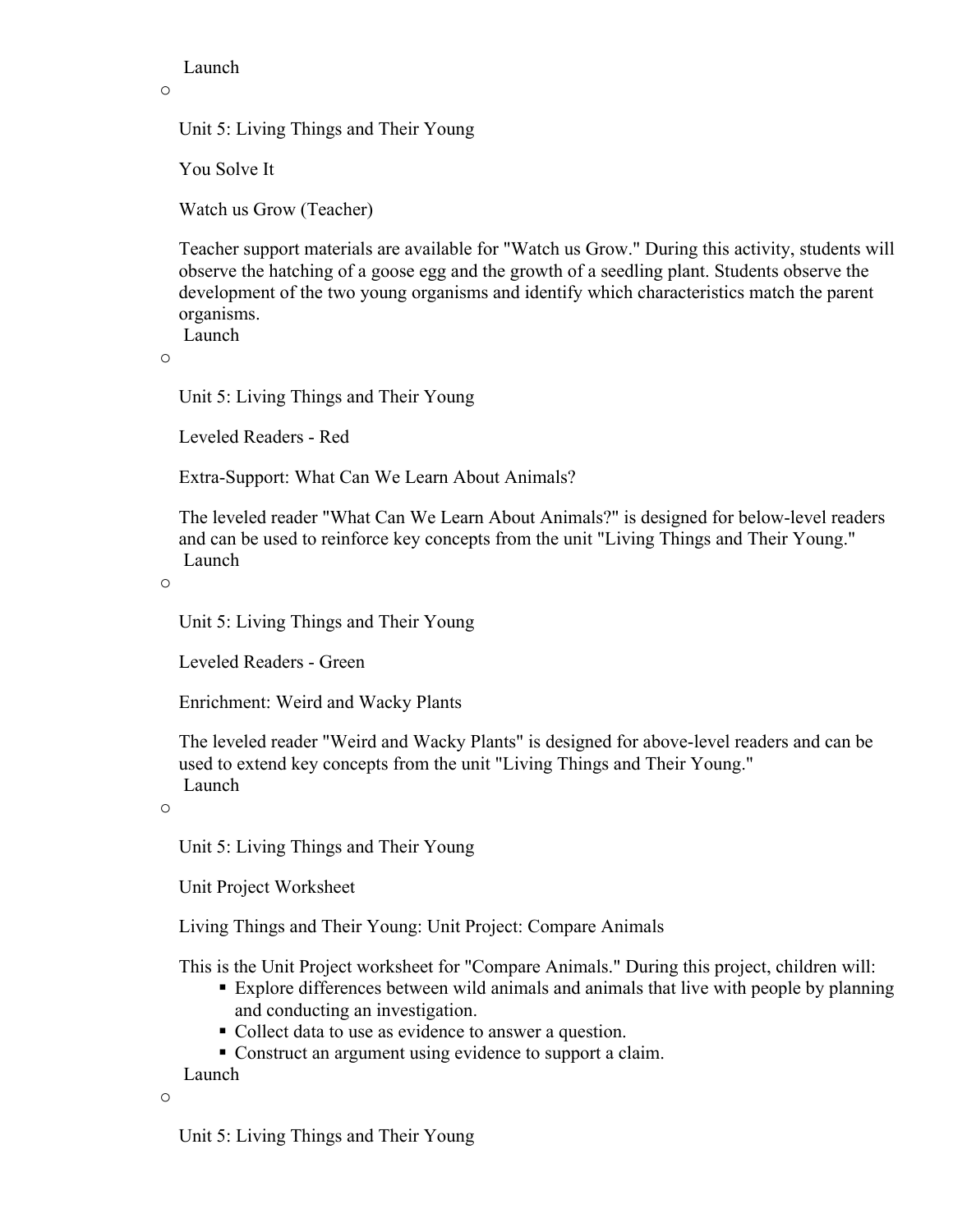You Solve It

Watch us Grow

In Watch us Grow, students observe the hatching of a goose egg and the growth of a seedling plant. Students observe the development of the two young organisms and identify which characteristics match the parent organisms.

Launch

o

Unit 5: Living Things and Their Young

Teacher eBook

Living Things and Their Young: Unit Review

The Unit Review assesses student understanding of key ideas and concepts from the unit "Living Things and Their Young." Launch

o

Unit 5: Living Things and Their Young

Unit Performance Task Worksheet

Living Things and Their Young: Unit Performance Task: Match Animals and Their Young

This is the Unit Performance Task worksheet for "Match Animals and Their Young." During this task, children will obtain information from books to make picture cards about animals and their young. They will describe patterns that explain how parents and their offspring are alike and different.

Launch

o

Unit 5: Living Things and Their Young

Leveled Readers Teacher's Guide

Topic 9: Animals

The Leveled Readers Teachers Guide provides teaching strategies and support (as well as reproducible English and Spanish worksheets) for the Unit 5 readers "What Can We Learn About Animals?" and "Amazing Animals." On-Level and Extra-Support worksheets focus on vocabulary development, while Enrichment worksheets reinforce and enrich content. Launch

o

Unit 5: Living Things and Their Young

Unit Project Worksheet

Living Things and Their Young: Unit Project: Compare Animals (Editable)

This is the editable Unit Project worksheet for "Compare Animals." During this project,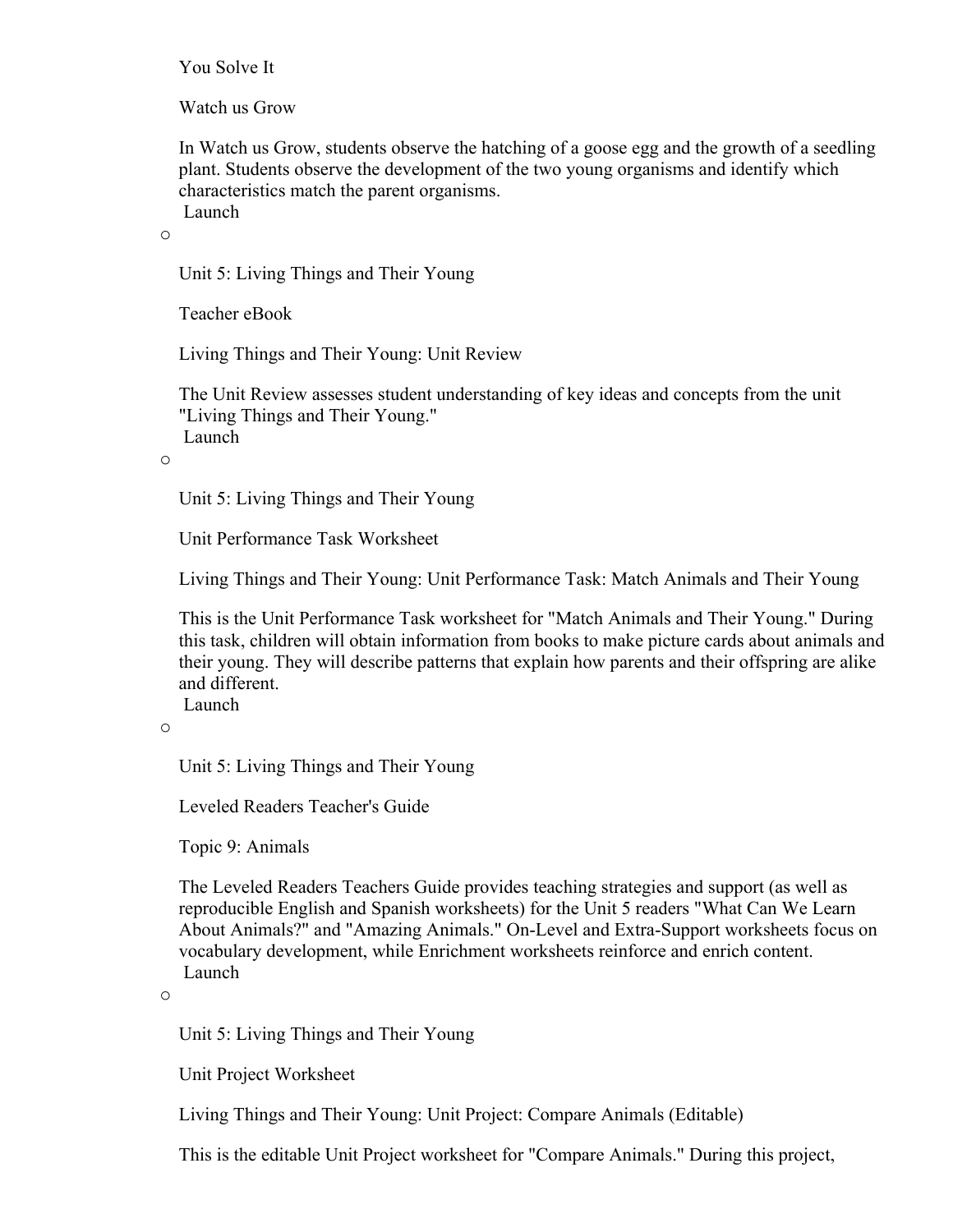children will:

- Explore differences between wild animals and animals that live with people by planning and conducting an investigation.
- Collect data to use as evidence to answer a question.
- Construct an argument using evidence to support a claim.

Launch

o

Unit 5: Living Things and Their Young

Student Edition

Living Things and Their Young: Unit Review

The Unit Review assesses student understanding of key ideas and concepts from the unit "Living Things and Their Young." Launch

■ Unit 5: Living Things and Their Young

Student eBook

Living Things and Their Young: Unit Review

The Unit Review assesses student understanding of key ideas and concepts from the unit "Living Things and Their Young." Launch

Unit 5: Living Things and Their Young

Teacher Edition

Living Things and Their Young: Unit Performance Task: Match Animals and Their Young

During the Performance Task "Match Animals and Their Young," children will obtain information from books to make picture cards about animals and their young. They will describe patterns that explain how parents and their offspring are alike and different. Launch

 $\blacksquare$ 

 $\blacksquare$ 

 $\blacksquare$ 

Unit 5: Living Things and Their Young

Leveled Readers - Green

Enrichment: Amazing Animals

The leveled reader "Amazing Animals" is designed for above-level readers and can be used to extend key concepts from the unit "Living Things and Their Young." Launch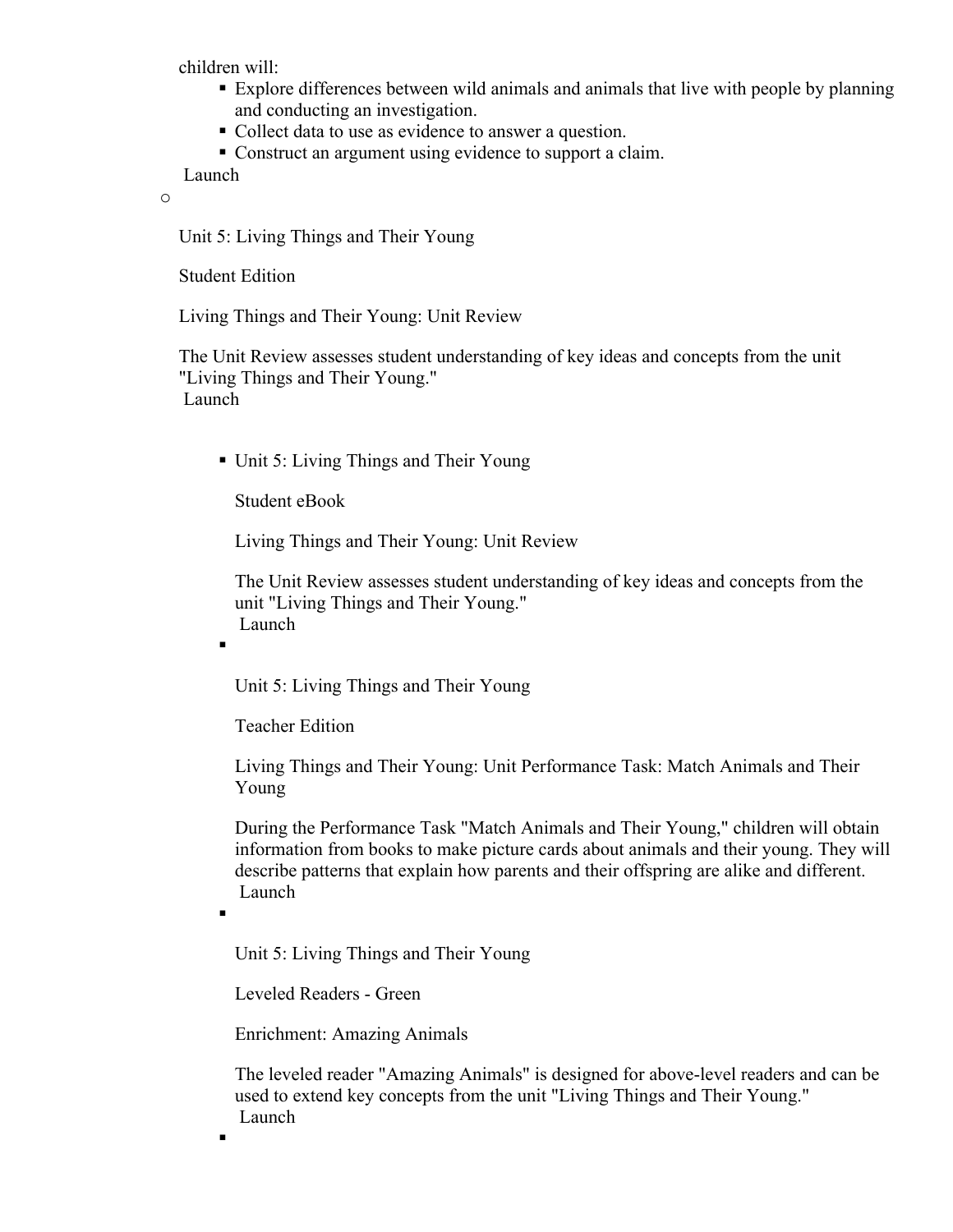Unit 5: Living Things and Their Young

Leveled Readers - Blue

On-Level: What is a Plant?

The leveled reader "What is a Plant?" is designed for on-level readers and can be used to enrich key concepts from the unit "Living Things and Their Young." Launch

Unit 5: Living Things and Their Young

Unit Performance Task Worksheet

Living Things and Their Young: Unit Performance Task: Match Animals and Their Young (Editable)

This is the editable Unit Performance Task worksheet for "Match Animals and Their Young." During this task, children will obtain information from books to make picture cards about animals and their young. They will describe patterns that explain how parents and their offspring are alike and different. Launch

 $\blacksquare$ 

.

.

 $\blacksquare$ 

Unit 5: Living Things and Their Young

Leveled Readers - Red

Extra-Support: What is a Plant?

The leveled reader "What is a Plant?" is designed for below-level readers and can be used to reinforce key concepts from the unit "Living Things and Their Young." Launch

Unit 5: Living Things and Their Young

Teacher eBook

Living Things and Their Young: Unit Performance Task: Match Animals and Their Young

During the Performance Task "Match Animals and Their Young," children will obtain information from books to make picture cards about animals and their young. They will describe patterns that explain how parents and their offspring are alike and different. Launch

Unit 5: Living Things and Their Young

Leveled Readers Teacher's Guide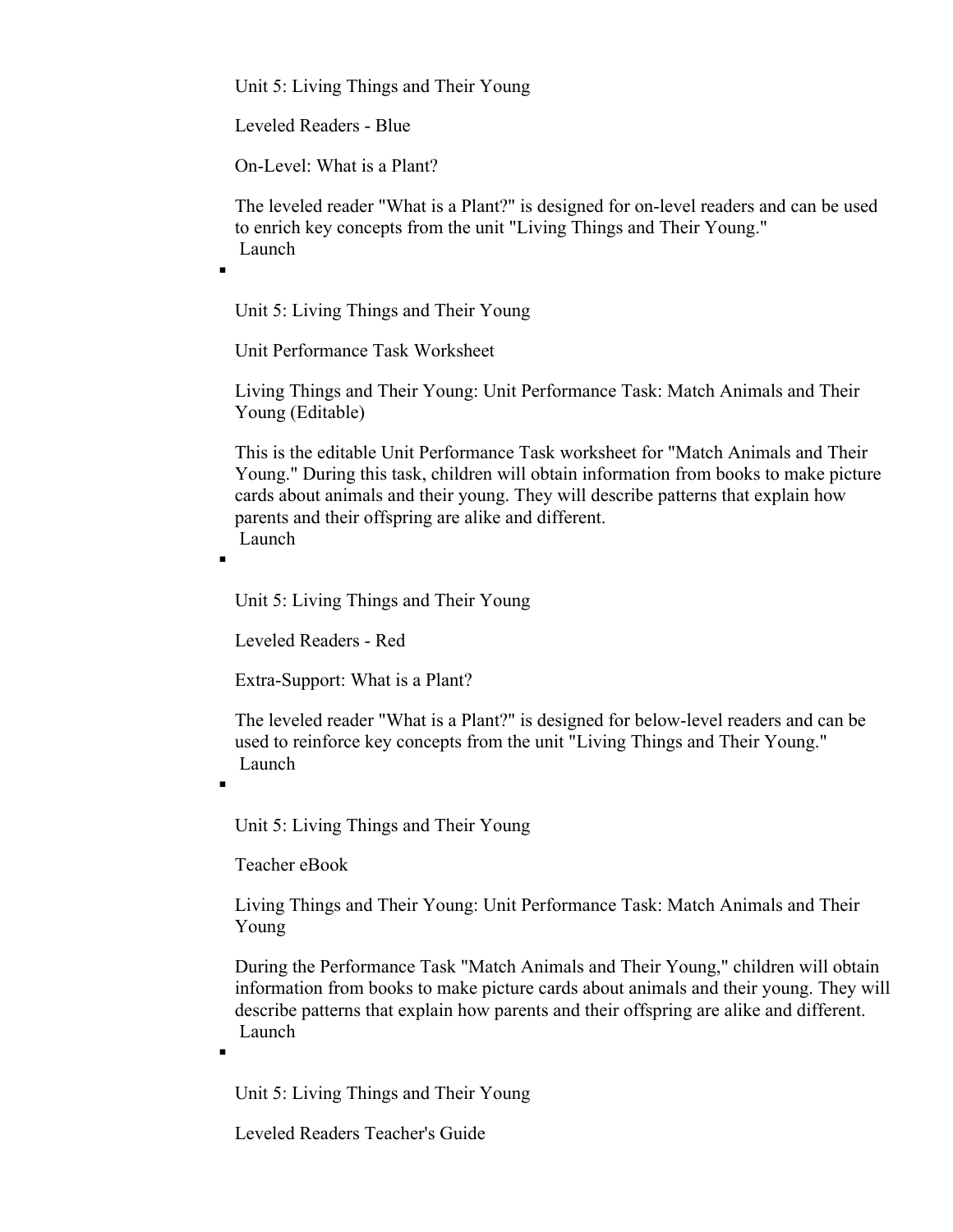Topic 10: Plants

The Leveled Readers Teachers Guide provides teaching strategies and support (as well as reproducible English and Spanish worksheets) for the Unit 5 readers "What is a Plant?" and "Weird and Wacky Plants." On-Level and Extra-Support worksheets focus on vocabulary development, while Enrichment worksheets reinforce and enrich content. Launch

Unit 5: Living Things and Their Young

Student Edition

 $\blacksquare$ 

Living Things and Their Young: Unit Performance Task: Match Animals and Their Young

During the Performance Task "Match Animals and Their Young," children will obtain information from books to make picture cards about animals and their young. They will describe patterns that explain how parents and their offspring are alike and different. Launch

Unit 5: Living Things and Their Young

Teacher Edition

Living Things and Their Young: Unit Review

The Unit Review assesses student understanding of key ideas and concepts from the unit "Living Things and Their Young." Launch

.

 $\blacksquare$ 

Unit 5: Living Things and Their Young

Student eBook

Living Things and Their Young: Unit Performance Task: Match Animals and Their Young

During the Performance Task "Match Animals and Their Young," children will obtain information from books to make picture cards about animals and their young. They will describe patterns that explain how parents and their offspring are alike and different. Launch

## **Integration Career Exploration, Life Literacies and Key Skills**

Students will establish and follow rules, routines, and responsibilities throughout the year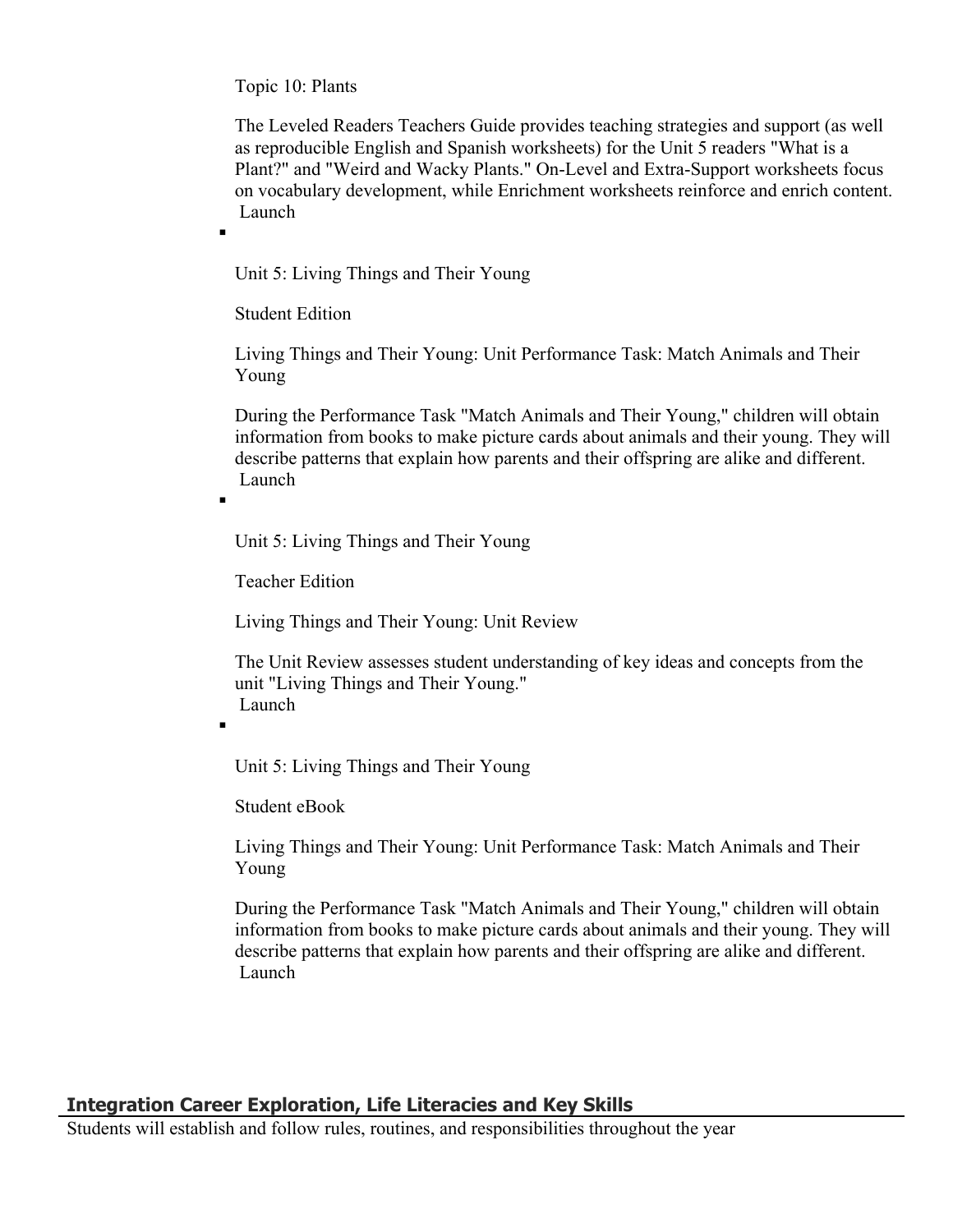| <b>CRP.K-12.CRP2</b> | Apply appropriate academic and technical skills.                                                                   |
|----------------------|--------------------------------------------------------------------------------------------------------------------|
| CRP.K-12.CRP5        | Consider the environmental, social and economic impacts of decisions.                                              |
| CRP.K-12.CRP4        | Communicate clearly and effectively and with reason.                                                               |
| <b>CRP.K-12.CRP9</b> | Model integrity, ethical leadership and effective management.                                                      |
|                      | Young people can have a positive impact on the natural world in the fight against climate<br>change.               |
| TECH.9.4.2.DC.3      | Explain how to be safe online and follow safe practices when using the internet (e.g.,<br>8.1.2.NI.3, 8.1.2.NI.4). |
| TECH.9.4.2.Cl.1      | Demonstrate openness to new ideas and perspectives (e.g., 1.1.2.CR1a, 2.1.2.EH.1,<br>6.1.2. Civics CM. 2).         |
| CRP.K-12.CRP8        | Utilize critical thinking to make sense of problems and persevere in solving them.                                 |
| WRK.9.2.2.CAP.1      | Make a list of different types of jobs and describe the skills associated with each job.                           |
| TECH.9.4.2.DC.7      | Describe actions peers can take to positively impact climate change (e.g., 6.3.2.CivicsPD.1).                      |
| <b>CRP.K-12.CRP1</b> | Act as a responsible and contributing citizen and employee.                                                        |
| <b>CRP.K-12.CRP6</b> | Demonstrate creativity and innovation.                                                                             |
| CRP.K-12.CRP12       | Work productively in teams while using cultural global competence.                                                 |
|                      | Different types of jobs require different knowledge and skills.                                                    |
| TECH.9.4.2.CI.2      | Demonstrate originality and inventiveness in work (e.g., 1.3A.2CR1a).                                              |

#### **Technology and Design Integration**

Students will interact with the lesson through the Smartboard.

| TECH.8.1.2     | Educational Technology: All students will use digital tools to access, manage, evaluate, and<br>synthesize information in order to solve problems individually and collaborate and to<br>create and communicate knowledge. |
|----------------|----------------------------------------------------------------------------------------------------------------------------------------------------------------------------------------------------------------------------|
| TECH.8.1.2.A.4 | Demonstrate developmentally appropriate navigation skills in virtual environments (i.e.,<br>games, museums).                                                                                                               |

## **Interdisciplinary Connections**

Students go to the STEM lab bi-monthly to create hands-on projects that align with the unit.

Students will listen to and read non-fiction texts about living things and their young.

| LA.RI.1.1 | Ask and answer questions about key details in a text.                                                                                                         |
|-----------|---------------------------------------------------------------------------------------------------------------------------------------------------------------|
| LA.RI.1.2 | Identify the main topic and retell key details of a text.                                                                                                     |
| LA.RI.1.3 | Describe the connection between two individuals, events, ideas, or pieces of information<br>in a text.                                                        |
| LA.RI.1.4 | Ask and answer questions to help determine or clarify the meaning of words and phrases<br>in a text.                                                          |
| LA.RI.1.5 | Know and use various text features (e.g., headings, tables of contents, glossaries,<br>electronic menus, icons) to locate key facts or information in a text. |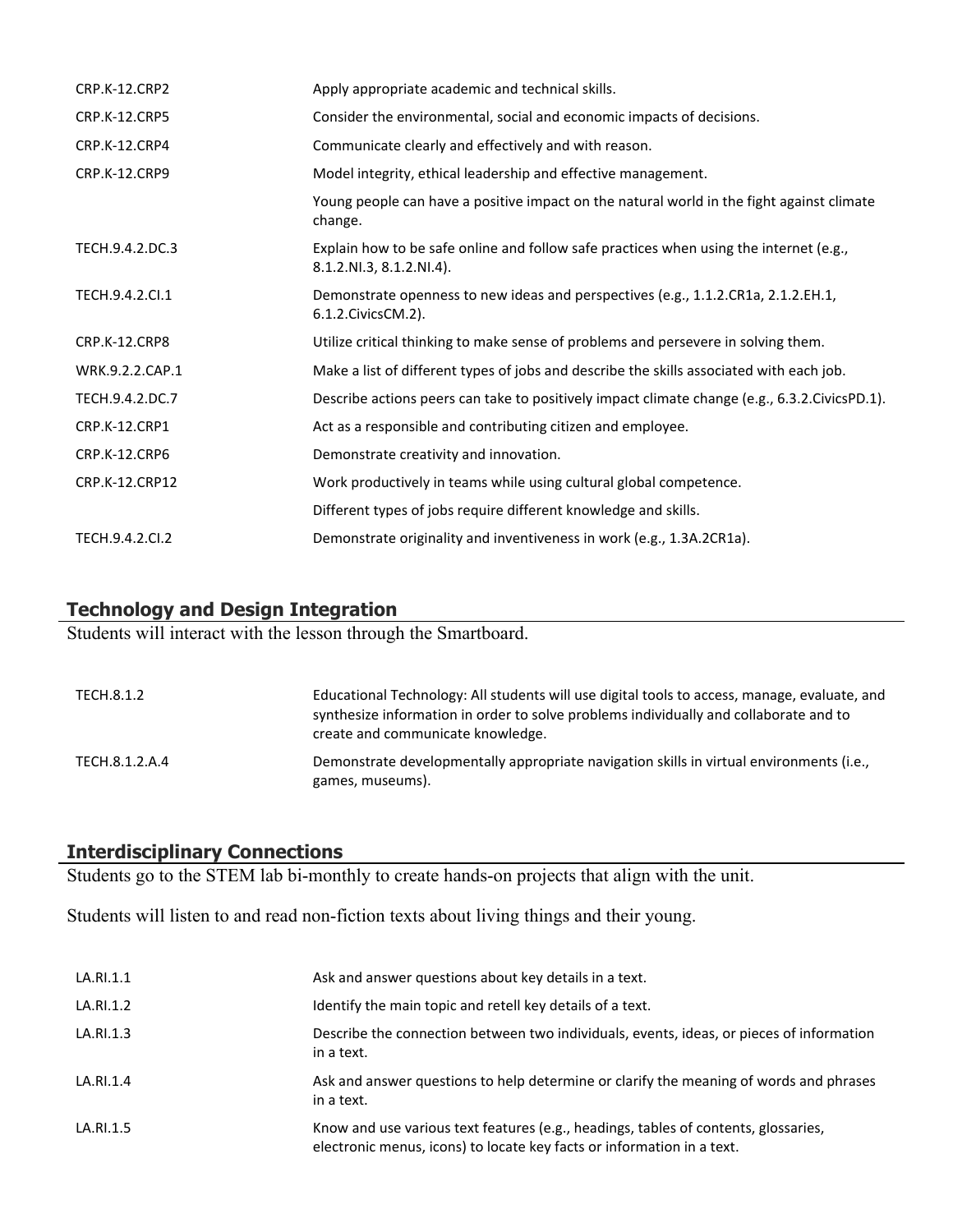| LA.RI.1.6  | Distinguish between information provided by pictures or other illustrations and<br>information provided by the words in a text.               |
|------------|-----------------------------------------------------------------------------------------------------------------------------------------------|
| LA.RI.1.8  | Identify the reasons an author gives to support points in a text and explain the application<br>of this information with prompting as needed. |
| LA.RI.1.9  | Identify basic similarities in and differences between two texts on the same topic (e.g., in<br>illustrations, descriptions, or procedures).  |
| LA.RI.1.10 | With prompting and support, read informational texts at grade level text complexity or<br>above.                                              |

## **Differentiation**

- Understand that gifted students, just like all students, come to school to learn and be challenged.
- Pre-assess your students. Find out their areas of strength as well as those areas you may need to address before students move on.
- Consider grouping gifted students together for at least part of the school day.
- Plan for differentiation. Consider pre-assessments, extension activities, and compacting the curriculum.
- Use phrases like "You've shown you don't need more practice" or "You need more practice" instead of words like "qualify" or "eligible" when referring to extension work.
- Encourage high-ability students to take on challenges. Because they're often used to getting good grades, gifted students may be risk averse.

## **Definitions of Differentiation Components**:

- o Content the specific information that is to be taught in the lesson/unit/course of instruction.
- o Process how the student will acquire the content information.
- o Product how the student will demonstrate understanding of the content.
- o Learning Environment the environment where learning is taking place including physical location and/or student grouping

## **Differentiation occurring in this unit:**

See suggestions in the teacher manual for differentiation for struggling and advanced learners.

## **Modifications & Accommodations**

Refer to QSAC EXCEL SMALL SPED ACCOMMOCATIONS spreadsheet in this discipline.

## **Modifications and Accommodations used in this unit:**

IEP and 504 accommodations will be utilized.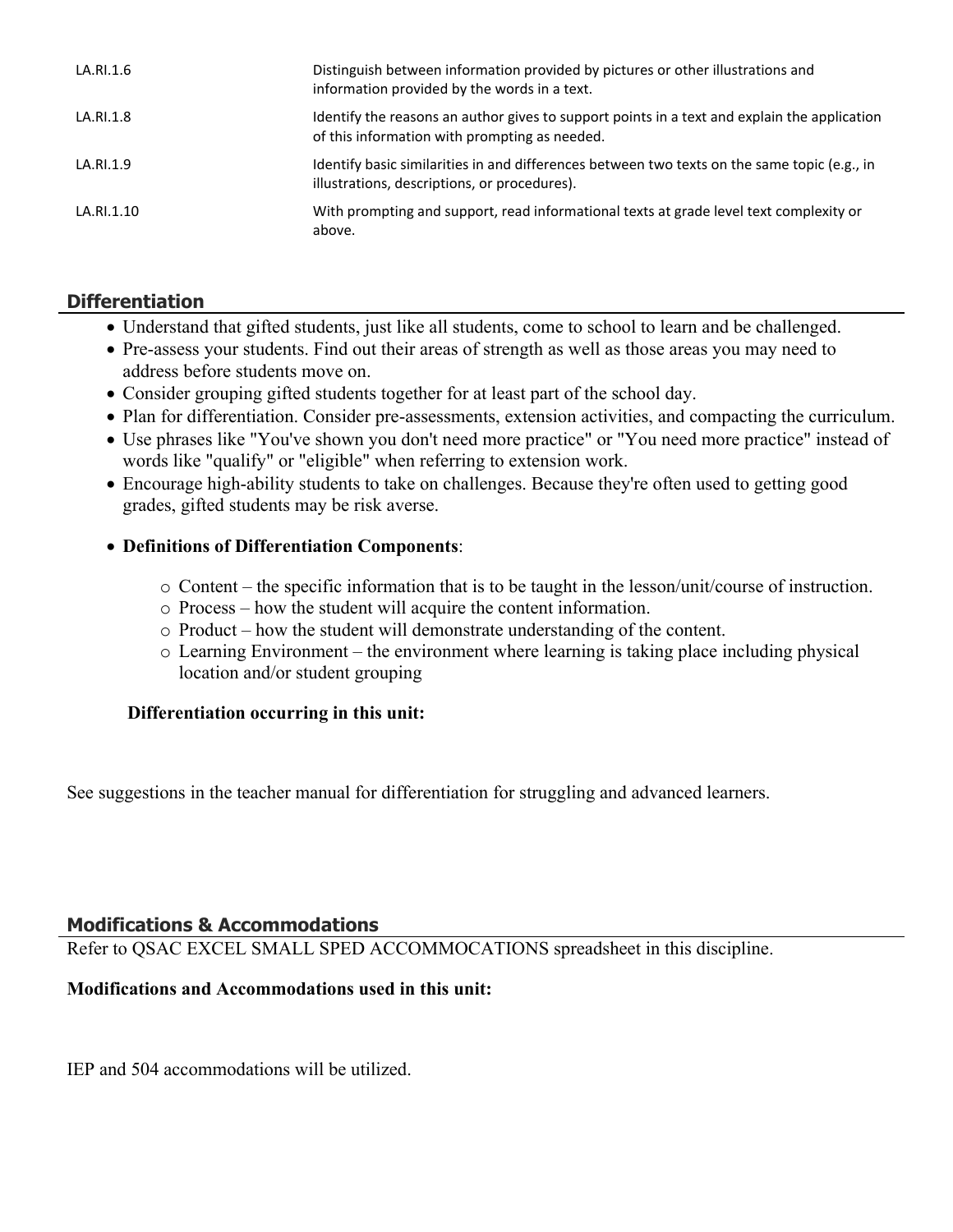#### **Benchmark Assessments**

**Benchmark Assessments** are given periodically (e.g., at the end of every quarter or as frequently as once per month) throughout a school year to establish baseline achievement data and measure progress toward a standard or set of academic standards and goals.

#### **Schoolwide Benchmark assessments:**

Aimsweb benchmarks 3X a year

Linkit Benchmarks 3X a year

DRA

#### **Additional Benchmarks used in this unit:**

Units tests that will show growth over time.

### **Formative Assessments**

Assessment allows both instructor and student to monitor progress towards achieving learning objectives, and can be approached in a variety of ways. **Formative assessment** refers to tools that identify misconceptions, struggles, and learning gaps along the way and assess how to close those gaps. It includes effective tools for helping to shape learning, and can even bolster students' abilities to take ownership of their learning when they understand that the goal is to improve learning, not apply final marks (Trumbull and Lash, 2013). It can include students assessing themselves, peers, or even the instructor, through writing, quizzes, conversation, and more. In short, formative assessment occurs throughout a class or course, and seeks to improve student achievement of learning objectives through approaches that can support specific student needs (Theal and Franklin, 2010, p. 151).

#### **Formative Assessments used in this unit:**

Self-Check and Unit Reviews

## **Summative Assessments**

**Summative assessments** evaluate student learning, knowledge, proficiency, or success at the conclusion of an instructional period, like a unit, course, or program. Summative assessments are almost always formally graded and often heavily weighted (though they do not need to be). Summative assessment can be used to great effect in conjunction and alignment with formative assessment, and instructors can consider a variety of ways to combine these approaches.